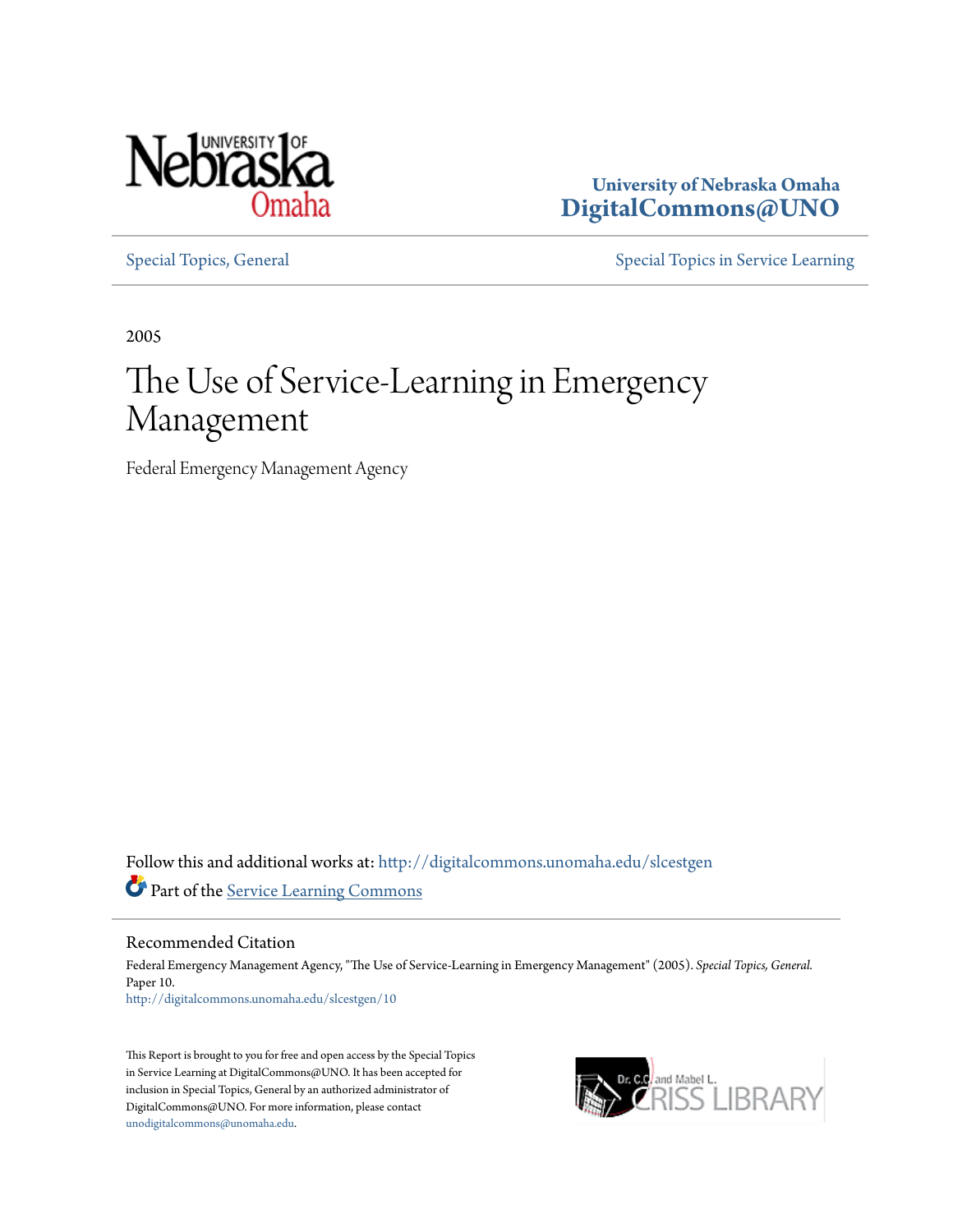# **THE USE OF SERVICE-LEARNING IN EMERGENCY MANAGEMENT**

Service-learning is an educational approach that offers distinct advantages for emergency management higher education. Service-learning marries educational objectives with practice environments in such a way that the student, the university, and the community all benefit. "Real world" contexts and emphases on critical thinking, problem solving, reflection, application and interpersonal skills enrich learning about emergency management. Service-learning is much more than internships, community service, and volunteering:

- $\checkmark$  It is an approach to education that can help bridge the research/practitioner divide.
- $\checkmark$  It is an appropriate extension of a university or college mission statement.
- $\checkmark$  It provides new comers to the profession with practical experience.
- $\checkmark$  It offers students insights into the nature of the profession.
- $\checkmark$  It creates professional networks for students soon to enter the profession.
- $\checkmark$  It links the latest research and theory to emergency management practice.

## **What is Service-Learning?**

#### Definitions

Definitions of service-learning vary. Common threads among definitions include the notion of community partnership/collaboration, experiential learning, the importance of student reflection, and interdisciplinary inquiry.

- "Service-learning is a credit-bearing, educational experience in which students participate in an organized service activity that meets identified community needs and reflect on the service activity in such a way as to gain further understanding of course content, a broader appreciation of the discipline, and an enhanced sense of civic responsibility." (Bringle and Hatcher, 1995)
- "Service-learning means a method under which students learn and develop through thoughtfully organized service that: is coordinated with an institution of higher education, and with the community; helps foster civic responsibility; is integrated into and enhances the academic curriculum of the students enrolled; and includes structured time for students to reflect on the service experience." (American Association for Higher Education)
- "Service-learning is a teaching method which combines community service with academic instruction as it focuses on critical, reflective thinking and civic responsibility. Service-learning programs involve students in organized community service that addresses local needs, while developing their academic skills, sense of civic responsibility, and commitment to the community." (Campus Compact National Center for Community Colleges)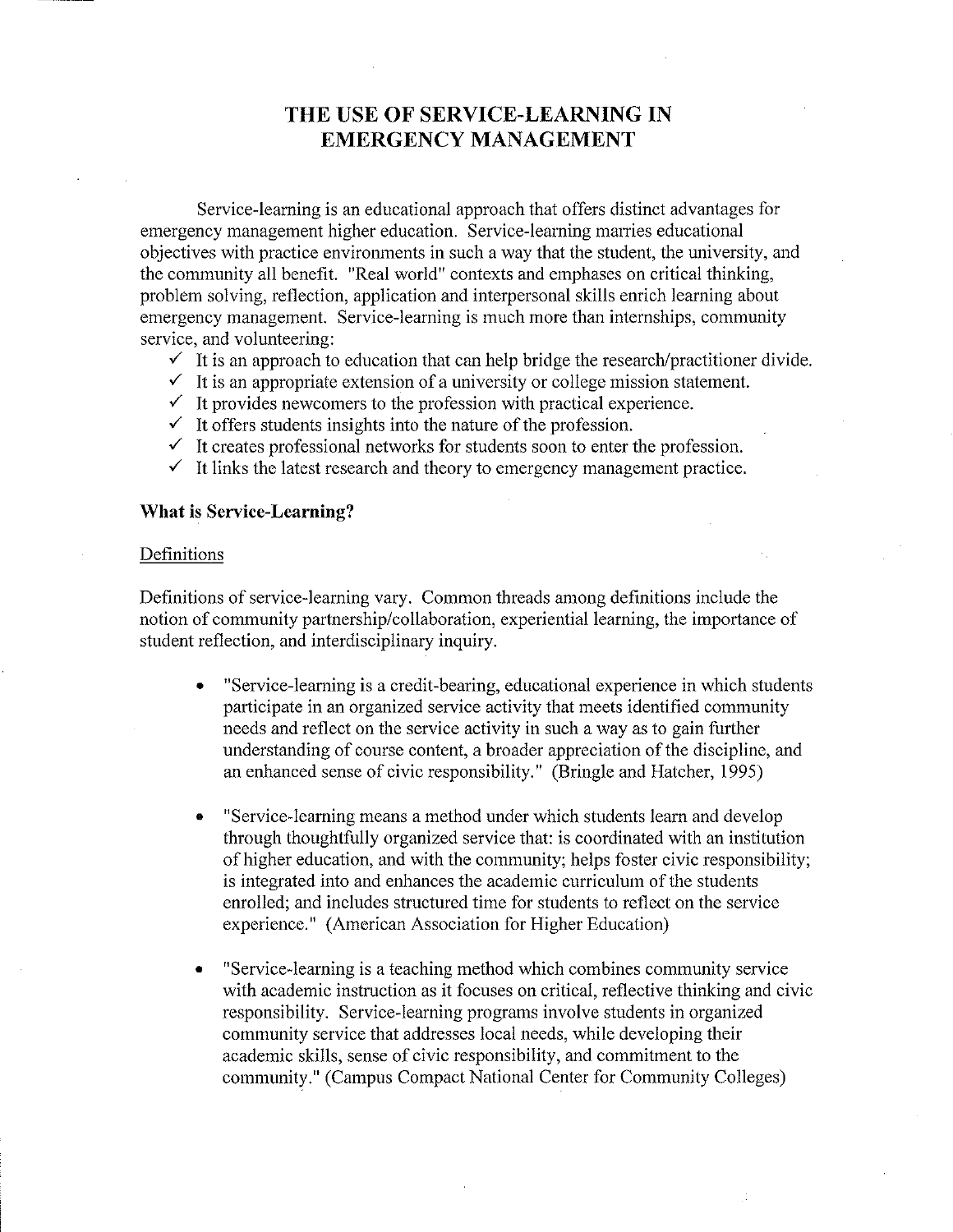• "Service-learning is the various pedagogics that link community service and academic study so that each strengthens the other. The basic theory of service-learning is Dewey's: the interaction of knowledge and skills with experience is key to learning. Students learn best not by reading the Great Books in a closed room but by opening the doors and windows of experience. Learning starts with a problem and continues with the application of increasingly complex ideas and increasingly sophisticated skills to increasingly complicated problems" (Ehrlich, 1996).

# Benefits

Students participating in service-learning develop:

- A reduction of negative stereotypes and an increase in tolerance for diversity.
- Greater self knowledge
- Greater spiritual growth
- Increased ability to work with others
- Increased leadership skills
- Increased feelings of being connected to a community
- Increased connection to the college experience through closer ties to students and faculty
- Increased reported learning and motivation to learn
- Deeper understanding of subject matter
- Deeper understanding of the complexity of social issues
- Increased ability to apply material learned in class to real problems (Eyler and Giles, 1999).

Others have found that service-learning can help to increase retention and relevancy of classroom material, and help to provide job skills for careers after college. Servicelearning can also challenge faculty to become innovative and creative in their teaching, and contribute to a university's outreach efforts (See http://csf.colorado.edu/sl/benefits.html for more).

## **Historical Perspectives**

## Campus Compact

Campus Compact (http://www.compact.org) is a national coalition committed to the civic purposes of higher education. Membership includes more than 800 college and university presidents. Campus Compact promotes community service that:

- develops students' citizenship skills and values
- encourages partnerships between campuses and communities
- assists faculty who seek to integrate public and community engagement into their teaching and research.

Campus Compact has been providing leadership to the academic community for more than fifteen years.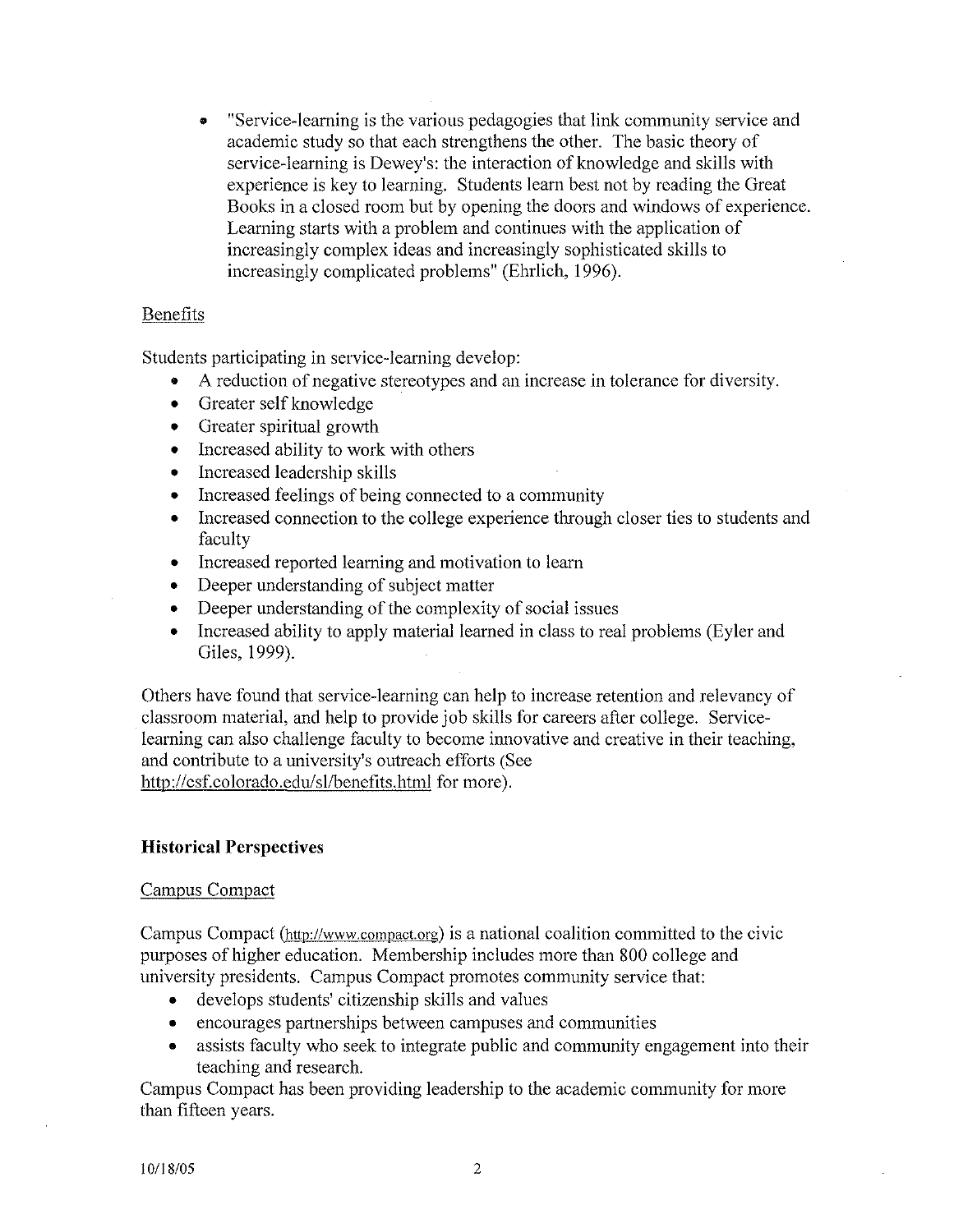To learn more about Campus Compact, simply click on their web address (above in blue).

On the front page of their web site, see the left side bar and click on Resources. You will find useful infonnation on the "Service-Learning Syllabi Project" (over 200 Syllabi), Reflection Resources (for educators), Recommended Reading & Resources and more.

## Legislation and Presidential Initiatives

Presidents Bush, Clinton, and Bush enacted legislation to involve young people and college students in their communities. Currently these programs are housed in the Corporation for National Service and The Points of Light Foundation. Most recently, President George W. Bush promoted the Citizen Corps as a community-based network of volunteer efforts, specifically targeting terrorism, crime and disasters. For example, the Community Emergency Response Team (CERT) program helps "train people to be better prepared to respond to emergency situations in their communities"  $(\text{http://www.citizencorps.gov/cert.html}).$  CERT originates through a team certified by FEMA's Emergency Management Institute (EMI) to train volunteers for "disaster preparedness, disaster fire suppression, basic disaster medical operations and light search and rescue operations." CERT requires 18 hours of training and the ultimate goal is to prepare 400,000 volunteers.

Americorps, started by President Clinton, provides service opportunities for young people and senior citizens. Volunteers have assisted with flood mitigation work, f1ooding response (sandbagging), shelter management and debris removal. Students might combine their voluntary service with academic credit for internship. As one example, an emergency management student could request service to the American Red Cross.

President Bush has challenged all Americans to donate 4000 hours of volunteer service (or the equivalent of two years) over their lifetime. A web site provides support information as well as a way to establish a Record of Service: http://www .usafreedomcorps. gov /arecordofservice.html

# Higher Education Changes

Service-learning is compatible with other changes in higher education. Eugene Rice (1996) has observed that higher education has been in a period of transition from teaching to learning, from independent discipline-based work to interdisciplinary team-oriented work, and from isolation to engagement. Boyer's (1994) vision of"The New American College" redefines the work and structure of the academy by engaging colleges and universities in addressing society's problems. Service-learning complements notions of collaborative learning, the role of professional service in the academy, student outcomes, engaging students in active learning that enhances persistence and achievement, institutional accountability, general education, and building partnerships with communities (Bringle, 1997)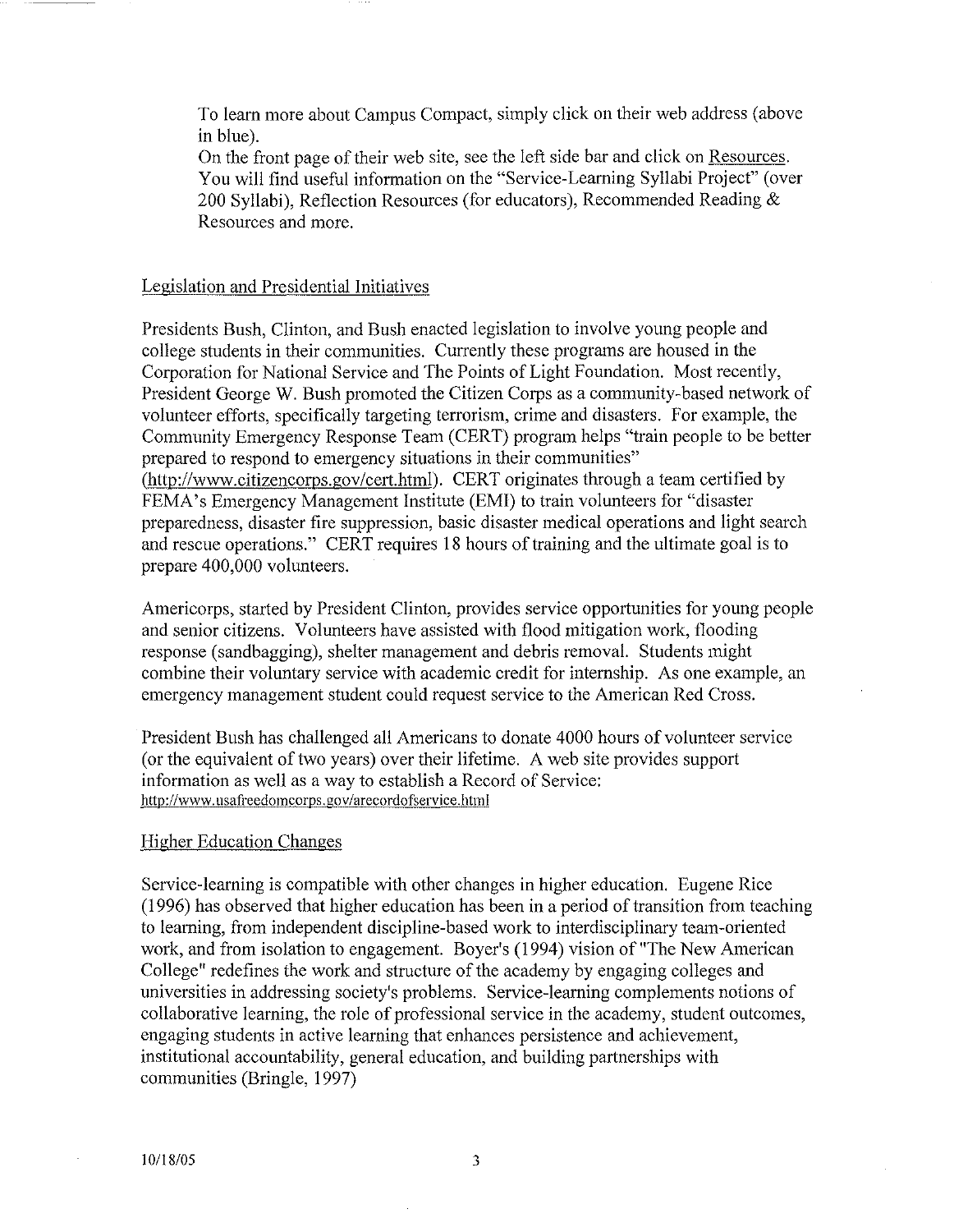# **Service-Learning Examples**

A diversity of approaches exists for service-learning. No one model fits all situations: the approach used will depend on the quality of community collaborations, the nature and degree of institutional support, and the interests of faculty and students. Below are examples of how service-learning can be applied to emergency management curriculum.

# Community-based learning courses

Community-based learning courses connect academic content with an assignment or project that meets a specific community need. Students therefore participate in community activities that provide service as well as illuminate course content. Examples include exercise design and execution for an Emergency Preparedness class, vulnerability analysis for a nursing home in a Special Populations class, and plan preparation for a Disaster Recovery class.

Another strategy might be to include individual service projects as part of the class requirements. While many students will leap at the chance to do something innovative, traditional research paper options should still be provided for those unable to participate. Students seem to enjoy participating in an activity that benefits their community. For example, in a recent course at Jacksonville State University, one student pulled together multiple counties and agencies to fund weather alert radios for deaf residents.

# Internships and practica

Students are placed in various settings in order to have opportunities to practice professional skills learned in their curriculum and to prepare them for professional roles. Internships and practica require supervision and mentoring from both agency personnel and faculty. Practice settings include government agencies, voluntary organizations, and private sector companies.

Participants in FEMA's Higher Education Project Conferences have lauded the benefits of internships and practica as critical for such an applied field. Interns can participate in a variety of settings, which should be complementary to the students' knowledge, skills and career goals. In addition, the internship setting should be professionally appropriate, with personnel willing to work with students that are learning the field. Internships and practica should, ideally, be reserved for more advanced students so that both students and agencies benefit.

# Senior capstones

A capstone course is designed to provide opportunities for students to apply the expertise of their major program of study as well as to demonstrate the broad outcomes of general

 $\overline{a}$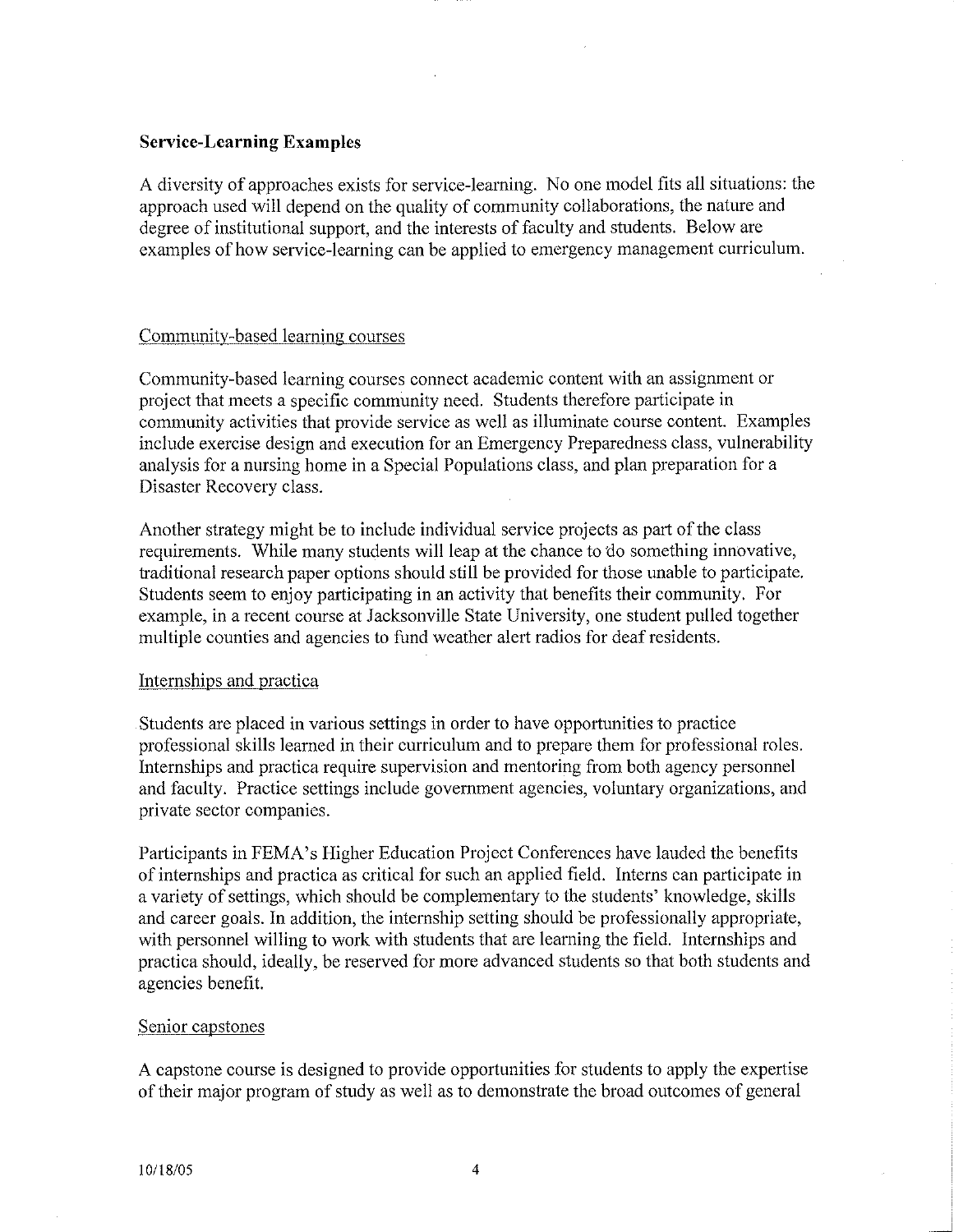education. Typically, teams of seniors address a significant community problem, issue, or need as a requirement for graduation. Capstones provide experiences in team planning, decision making, and evaluation. Faculty and community practitioners provide support and mentoring to capstones. Examples include design and implementation of specific projects (e.g., Project Impact, mitigation grant preparation) or limited research studies.

## Consultations

Faculty and students are often asked to serve as consultants for a variety of community requests. Often consultations are requested for services where the expertise and skills needed are not readily available in the community. Consultations may be uncompensated service to the community, or may be supported by grants or contracts. Including students can benefit the student and provide labor to the faculty member and agency. Typically, the process would be to move the student from a dependent to an independent status, such as having the student observe and learn, then practice, and then solo on a project.

## Alternative breaks

An alternative break program organizes teams of college students to engage in community service and experiential learning during their summer, fall, winter or spring breaks. Students participate in short- term projects for community agencies and in the process learn about a variety of social issues and problems. The intensity of the experience increases the likelihood that students will transfer the lessons learned on-site back to their own communities even after the alternative break ends. Examples include mitigation projects in low-income neighborhoods, Habitat for Humanity house-building experiences, or service on American Red Cross disaster relief operations.

Alternative breaks could be focused locally or, ideally, involve trips to other cultures. Such a trip could occur within the United States such as when spring break students helped build Habitat for Humanity houses in the aftermath of Hurricane Andrew. Or, alternative breaks could range as far as a foreign culture. Consider the example of students who helped construct Nicaraguan housing after Hurricane Mitch (http://www.guidancechannel.com). Students raised \$30,000, of which \$10,000 went to a community that bought land to build homes, "since that time, April 2001, the land has been bought, and fifty-four families have signed up to move onto the student-purchased lands... each family can receive \$200 worth of cement, lumber and zinc sheet roofing."

Cross-Cultural Solutions (http://www.crossculturalsolutions.org) offers volunteer programs as well, and emphasizes the importance of understanding service within a cultural context. Cross-Cultural Solutions volunteers "work to empower people with the skills and knowledge they need to become self-sufficient."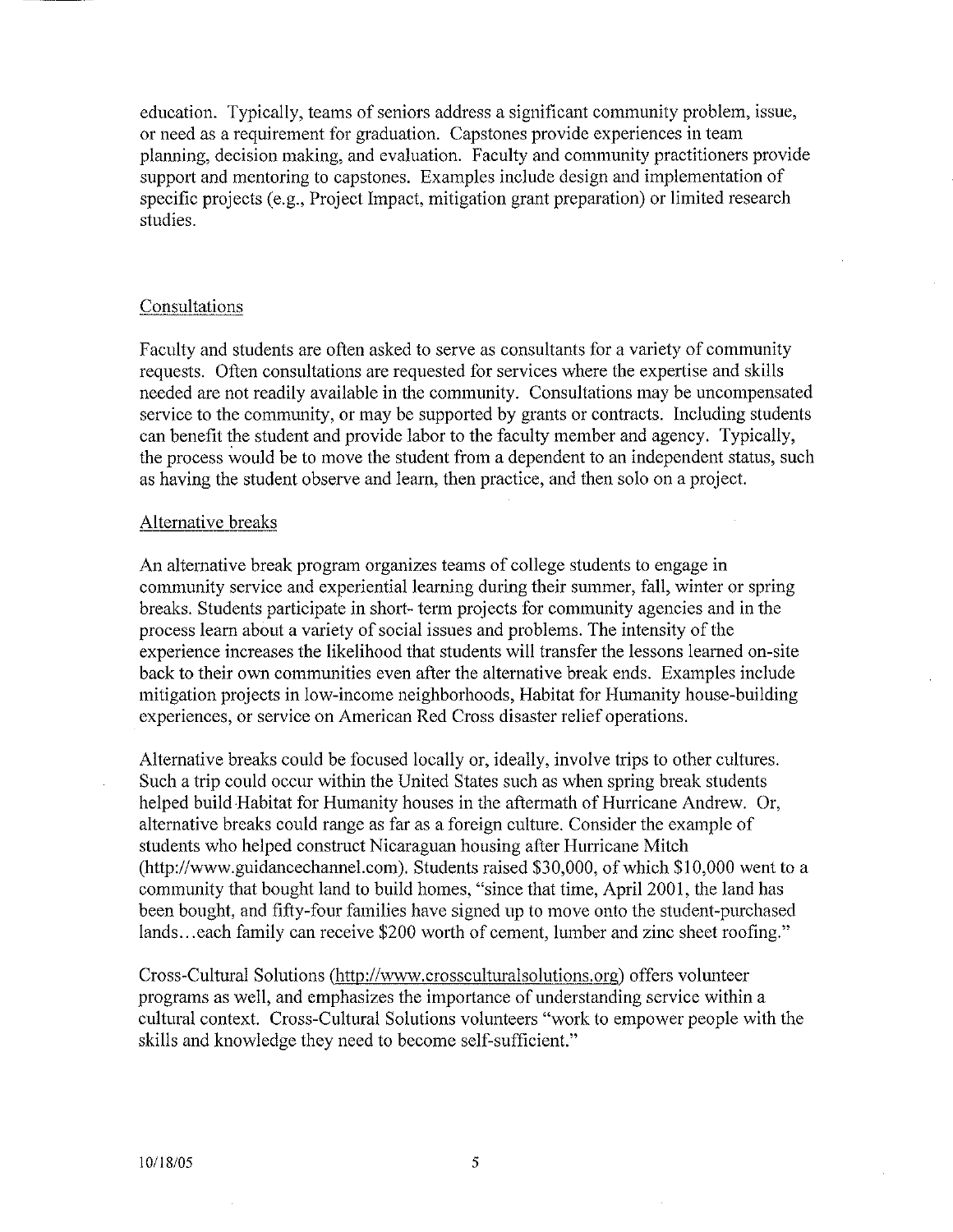# Special Events

Because students' lives do not always neatly conform to semesters, time spent away from family, or because family-school-jobs conflicts arise, it is useful to offer limited-time events for service learning. Such events can be facilitated through a student organization and/or for a specific day. Such events might include:

- $\checkmark$  Participation in the International Day for Disaster Reduction (October), World Meteorological Day (March), Fire Prevention Week (October), and so forth. Events might include bringing in guest speakers, sponsoring elementary school poster contests, hosting an educational booth in the student union, and a town meeting .
- $\checkmark$  Working cooperatively with local meteorologists to promote Tornado Awareness or Hurricane Awareness. A number of television stations promote community forums, including ones that are storm-related.

# **Project Design Considerations**

Planning service-learning projects requires attention to program design and sound pedagogy. The following are suggested principles to consider:

## Design Principles

## *Program Considerations*

An effective and sustained program:

- 1. Engages people in responsible and challenging actions for the common good
- 2. Provides structured opportunities for people to reflect critically on their service experience
- 3. Articulates clear service and learning goals for everyone involved
- 4. Allows for those with needs to define those needs
- 5. Clarifies the responsibilities of each person and organization involved
- 6. Matches service providers and service needs through a process that recognizes changing circumstances
- 7. Expects genuine, active, and sustained organizational commitment
- 8. Includes training, supervision, monitoring, support, recognition, and evaluation to meet service and learning goals
- 9. Insures that the time commitment for service and learning is flexible. appropriate, and in the best interest of all involved.
- 10. Is committed to program participation by and with diverse populations. (Honnet and Poulson, 1989)

## *Pedagogical Considerations*

I. Academic credit is for learning, not for service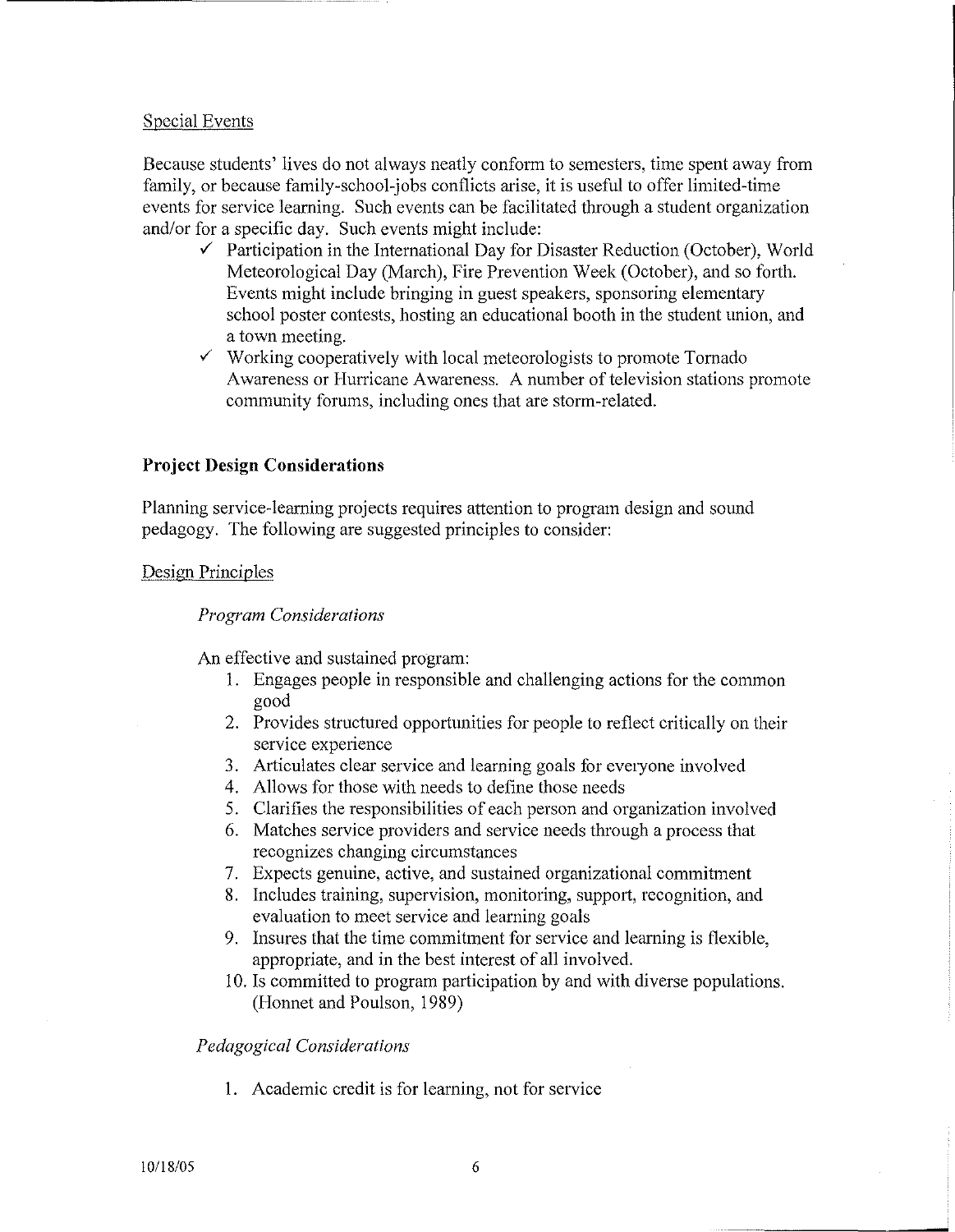- 2. Do not compromise academic rigor
- 3. Set learning goals for students
- 4. Establish criteria for the selection of community service placements
- 5. Provide educationally sound mechanisms to harvest the community learning experience
- 6. Provide support for students to learn how to harvest the community learning experience
- 7. Minimize the distinction between the student's community learning role and the classroom learning role
- 8. Re-think the faculty instruction role.
- 9. Be prepared for uncertainty and variation in stndent learning outcomes
- 10. Maximize the community responsibility orientation of the course (Howard, 1993)

#### Specification of learning objectives

Service-learning is one form of experiential education. Its pedagogy rests on principles established by Dewey and other experiential learning theorists in the last century (Furco, 1996). Learning takes place through a cycle of action and reflection, not simply through the ability to recall what has been learned through lecture and associated reading. Experience enhances understanding and leads to more effective action (Eyler and Giles, 1999).

Many types of learning can occur with service-learning. The most frequently expressed goals of service-learning programs include: personal and interpersonal development, understanding and application of subject matter learning, critical thinking and perspective transformation, and citizenship and values (Giles, Honnet, and Migliore, 1991). The overall goals for the course will help dictate the selection of specific learning objectives.

The necessary link between service and learning is the practice of *reflection.* Systematic reflection and integration of service experiences with academic learning is the necessary ingredient to successful service-learning courses. A number of good resources exist for the practice of reflection. A good one to review is in the Colorado State University Service-Learning Faculty Manual at http://www.colostate.edu/Depts/SLVP/sipman.htm.

#### Developing Community Partnerships

The success of service-learning initiatives is dependent upon the quality of relationships established between the college or university and the community. The community provides the specific context for learning, and they have their own goals for participation. Community goals and priorities must be considered in the design of service-learning ventures. The relationship to develop is one of reciprocity and partnership, not one of dependency or hierarchy. It is often a significant role reversal for faculty to assume the position of learner, with the community partner as expert and teacher. Community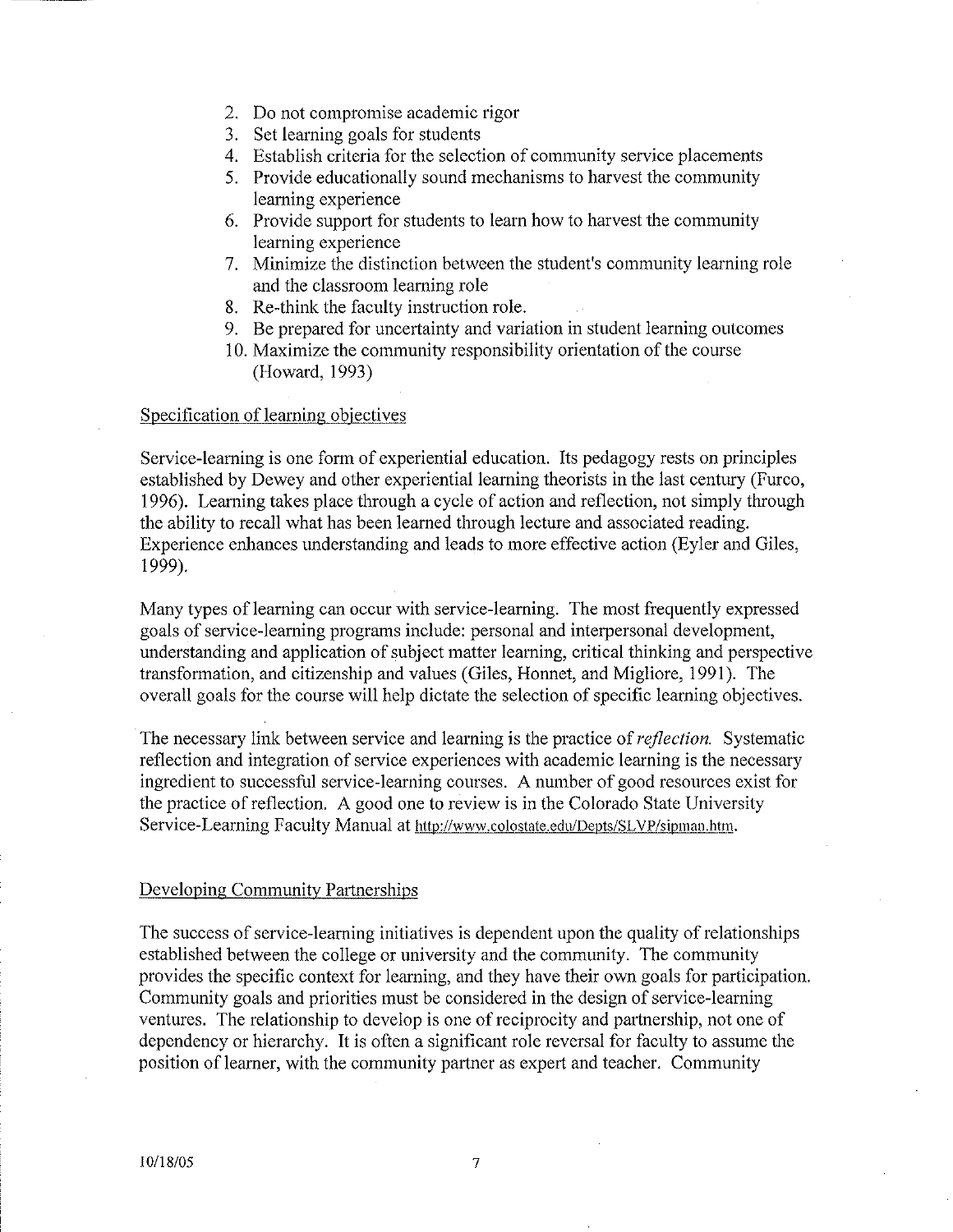partners should be invited to participate in reflections, presentations, and other related service-learning activities.

## Best Practices

Models of best practices can be found through the AAHE, Campus Compact and the National Society for Experiential Education, which surveyed 27 institutions for their guidelines. Links to these surveys can be found at

http://www.aahe.org/service/models.htm. Overall, the most commonly identified characteristics of these model institutions included:

- $\checkmark$  Provide a continuum of service learning opportunities
- $\checkmark$  Reciprocal learning.
- $\checkmark$  Teach sensitivity to other cultures.
- $\checkmark$  Teach leadership skills as part of a service learning program.
- $\checkmark$  Knowledge development with the community as the knowledge base/source.
- $\checkmark$  Link to the Institutional Mission.
- $\checkmark$  Promote and view the service as a partnership with the community.
- $\checkmark$  Solicit high-level administrative support.
- $\checkmark$  Solicit budgetary support. Stanford has a three-story building dedicated to service learning. Brown University has a \$1 million budget, with half from an endowment and half from fund-raising.
- $\checkmark$  Link scholarship and research to service learning.
- $\checkmark$  Offer stipends to faculty including travel to conferences along with participating in campus workshops.
- $\checkmark$  Convene a Service Learning Advisory Committee.
- $\checkmark$  Conduct annual faculty/student/agency surveys to determine needs and issues.
- $\checkmark$  Educational needs drive service learning rather than community needs driving service learning.
- $\checkmark$  Seek external funding (Kellogg Foundation for example; Faculty Development Funds; Campus Compact).
- $\checkmark$  Prepare a Guidebook for all involved parties.
- $\checkmark$  Recognize by the administration of those involved, especially those that administer such programs or efforts.

#### **Implementation**

#### Recruitment and retention

Consider offering a fair or an in-class session to educate potential participants about service learning. Gonzaga University's student participant profile indicates a range of characteristics including little or extensive volunteer experience. In addition, Gonzaga students are described as energetic and eager to Jearn as well as being interested in learning about possible careers through service learning. Actively seeking these types of students may lead to more effective outcomes for students and agencies.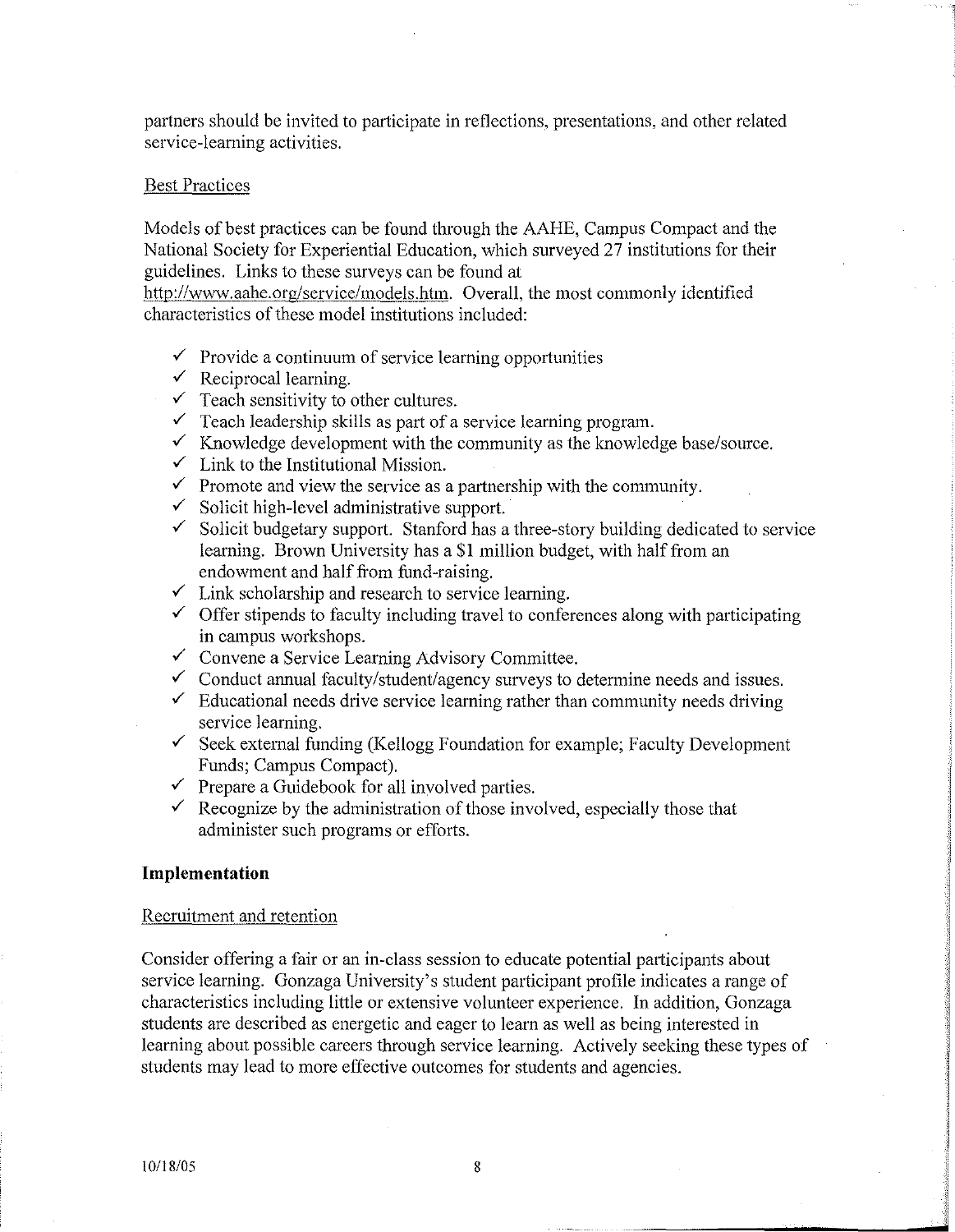## Typical concerns

Are students, agencies and programs ready for a service learning commitment? Realizing that students and agencies come to service learning with a range of expectations, it's important to establish some basic parameters. California State University-Fresno, for example, outlines student rights and responsibilities (http://www.csufresno.edu/scs/rr.html). Among those they list include student rights to

be adequately prepared and oriented, to have a safe working environment that is also challenging, and to receive an evaluation. Student responsibilities include meeting deadlines, behaving appropriately, and meeting commitments.

A second concern is management of large-scale and/or wide-spread service leaming efforts across the university. Some institutions task a single faculty member within a program to manage service learning (such as internships and practica) while others appoint committees. Consider Gonzaga University's Service Learning Committee (http://www.gonzaga.edu/service/gvs/service learning/) which has as its mission, promoting service learning across the university, assisting service-learning faculty, developing and maintaining courses, and supporting students in service.

# Administrative requirements: insurance, safety, and liability

In the AAHE et al. survey referenced above, most universities reported that few if any legal issues, including liability, surfaced. Most institutions handled liability issues similarly to other courses. Any guidelines created should be done with the assistance of the Legal Counsel for the college or university.

Indiana University-Purdue University offers this caveat: "IUPUI and any office or program thereof, is not responsible for prequalifying or training students for any service activity that may take place within or beyond the boundaries of the University, and makes no representation as to the abilities or qualifications of IUPUI students. Screening as to suitability for service work and training for that work is the sole responsibility of the organization with whom students volunteer. Since IUPUI does not exercise any supervision or control over student volunteers, liability for their actions at the agency is not imputable to IUPUI, but rather is a matter between the agency and individual students. IUPUI only provides liability insurance to protect students from claims arising out of activities undertaken for course credit, practicum or degree requirements, such as nursing students or social work interns. Note that students who undertake community service activities on their own or in connection with service learning courses are not covered under the University policy."

Brown University accepts limited liability for their programs but report no legal issues have surfaced.

## Strategies for success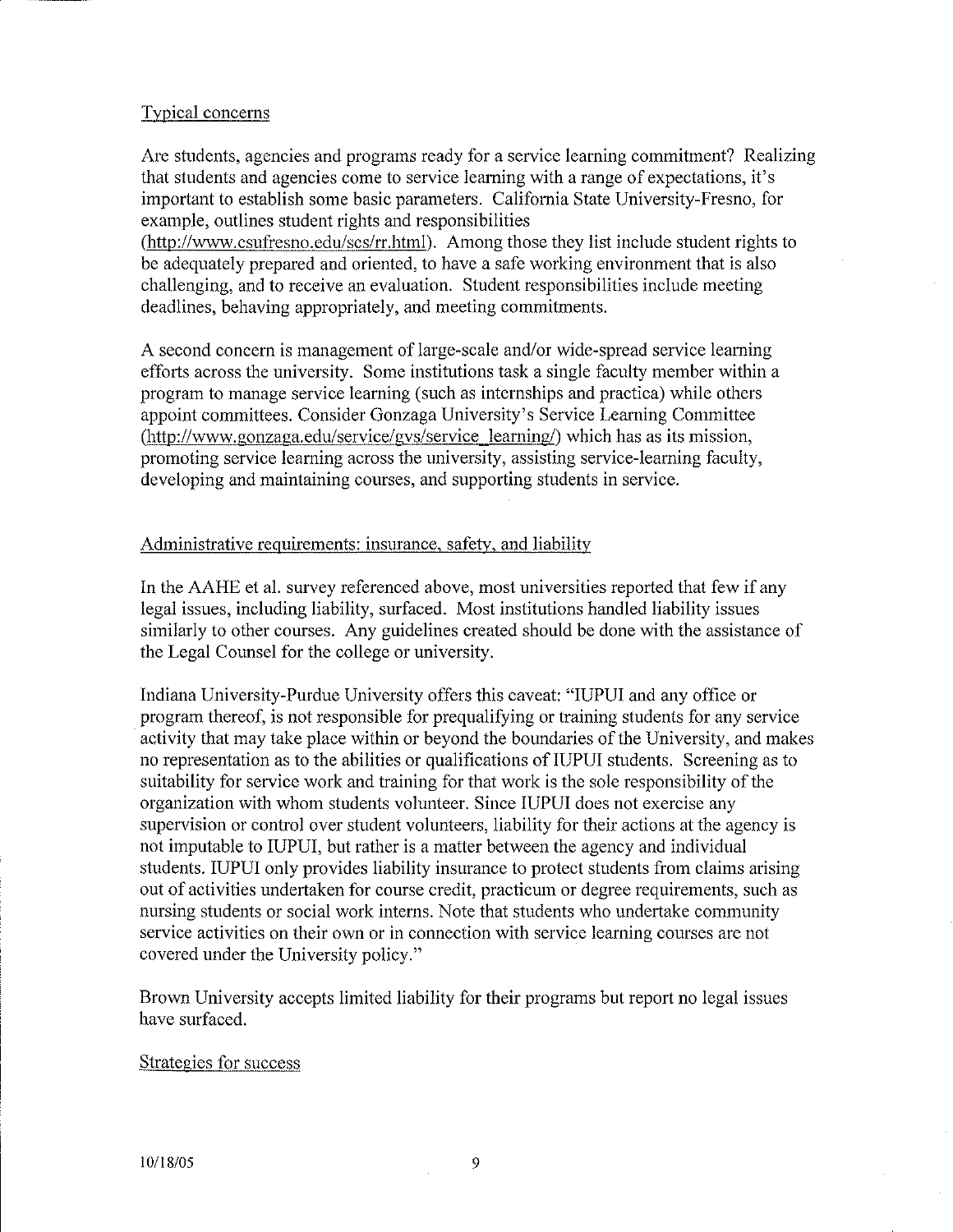A number of institutions offer orientations, fairs, and class sessions to promote the idea of service learning, to educate students on how to participate, and to reduce the amount of one-on-one counseling initially required. Gonzaga University requires students to develop a Course Learning Objectives Contract (http://www.gonzaga.edu/service/gvs/service/learing/start.htm).

It is also a good idea to prepare students, perhaps with readings and/or workshop sessions, for the types of placements they will experience. Gonzaga University requires students to read about vulnerable populations and emphasizes basic ethical values, strategies for building rapport and maintain confidentiality, and the importance of respecting others' points of views and ways of life.

For students in emergency management, the International Association of Emergency Managers provides a set of ethical guidelines that could be incorporated into service learning projects. These ethical values are respect, commitment and professionalism (link to http://www.iaem.com/ethics.html).

# **Evaluation and Assessment**

# Performance measurement

If a grade is assigned (including pass/fail options), the parameters and expectations for student performance must be specified in advance. These might include a minimal set of hours, participation in reflection sessions, logging service hours, maintaining a journal, writing a reflection paper, or producing a document/project. The typical standards of excellence that are used for classroom work will suffice here, though it is advisable to consider both the content produced as well as the experiential process. For example, if a student produces a quality product but has not reflected on service as a learning experience, should the student receive all available points?

# Outcome assessment

The purpose of outcome assessment is to measure effects of the program against the program's stated goals. Outcome assessment in service-learning has two purposes:

- I. Assessment of the value of services performed from the community perspective, and
- 2. Assessment of the effectiveness of the educational experience in relation to student learning and development.

A variety of quantitative and qualitative constructs for measuring program outcomes are available for use. Potential sources for outcome data include the agency or service setting, beneficiaries of service, faculty, students, and so forth.

Because universities and colleges must meet accreditation requirements, it is appropriate that service-learning be treated the same as other courses for credit. Thus, specifying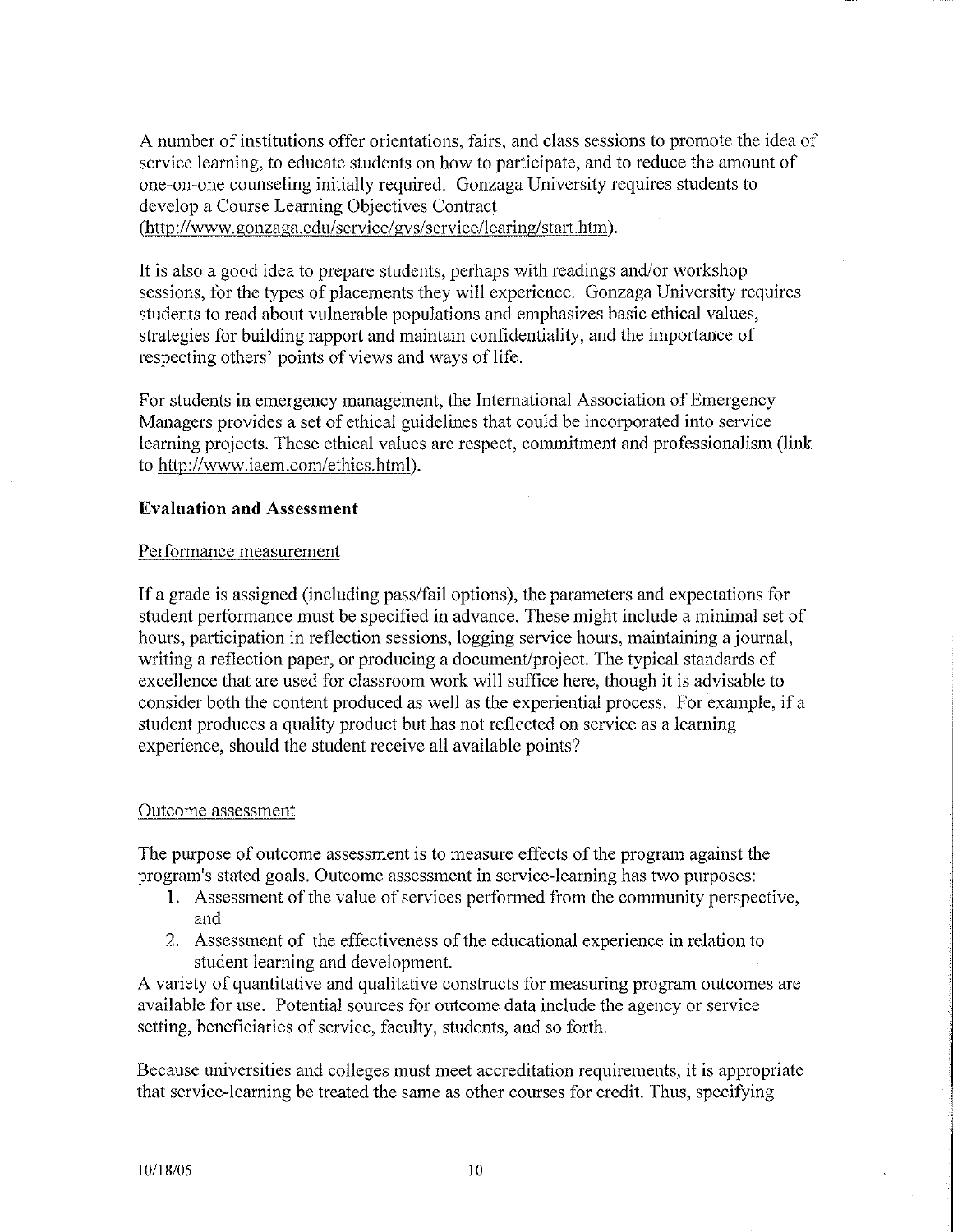student learning outcomes is required. To initiate such learning outcomes, begin with the phrase, "as a result of this experience, students will...." Consider tying the student outcomes to the program and institutional mission statements, but verify that the outcomes are measurable and attainable.

#### Program Assessment

Universities in the AAHE et a!. survey indicated that annual assessment is critical to continued success.

Agencies where students may be placed should be prepared, performance in the setting should be monitored, and outcomes should be assessed. Gonzaga University offers guidelines for agencies at their web site,

http://www.gonzaga.edu/service/gvs/service learning/most.htm. Among those guidelines, agencies should determine the student's level of interest and commitment to service, review the students' leaming objectives, should orient the student to a typical day, ask for feedback, and be realistic. In addition, the agency should orient the student to the agency's goals and objectives, clients, history, and to their expectations of the student.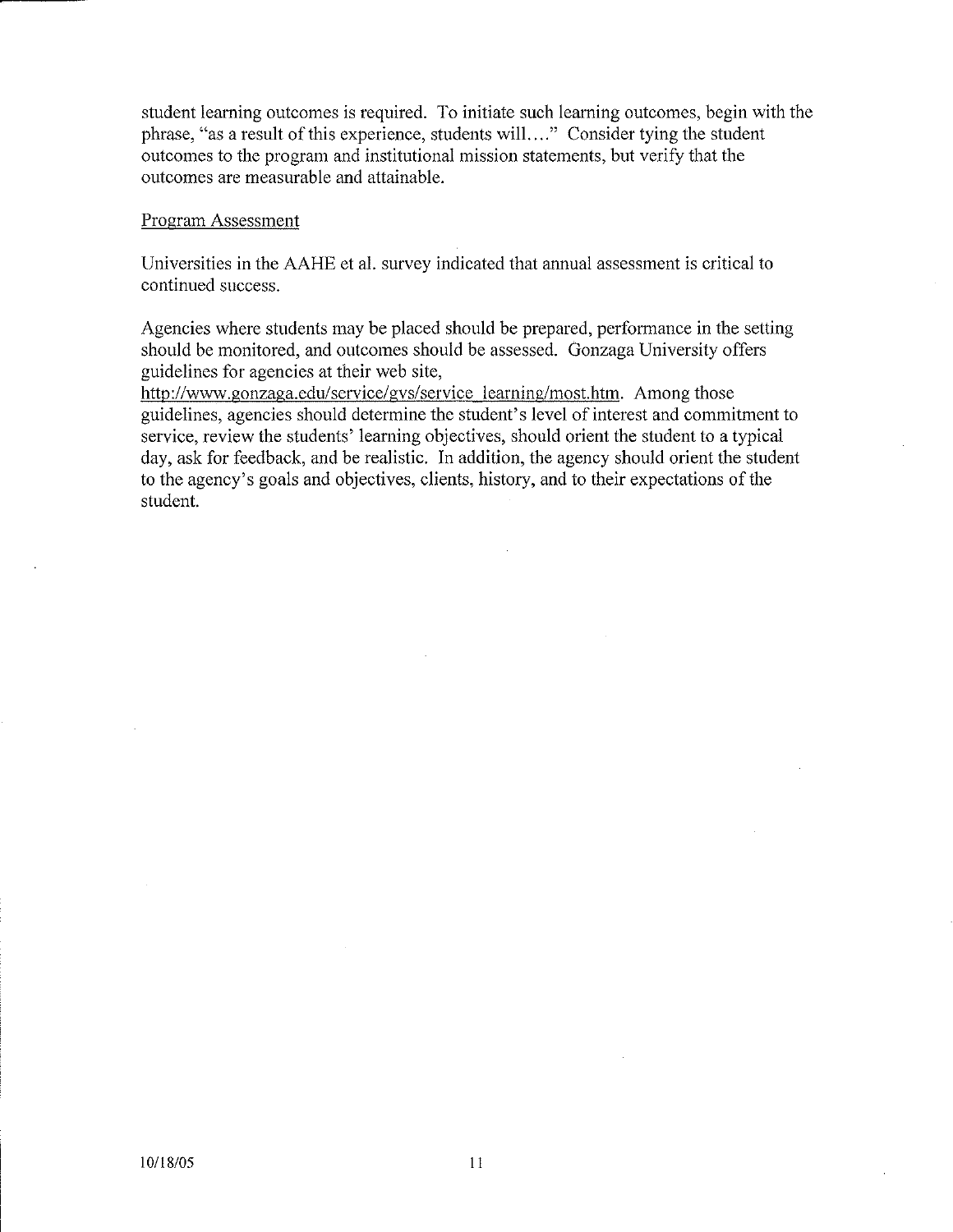#### **References**

- Ehrlich, T. (1996) "Foreword" in Barbara Jacoby and Associates, *Service-Learning in Higher Education: Concepts and Practices.* San Francisco, CA: Jossey-Bass, p. xi-xii.
- Eyler, J., Dwight E. Giles, J., & Schmiede, A. (1996). *A Practitioner's Guide to*  R~flection *in Service-Learning: Student Voices and Reflection.* Nashville, TN: Vanderbilt University.
- Eyler, J., & Dwight E. Giles, J. (1999). *Where's the Learning in Service-Learning?* San Francisco: Jossey-Bass.
- Furco, A. (1996) "Service-Learning: A Balanced Approach to Experiential Education." In B. Taylor (ed.), *Expanding Boundaries: Serving and Learning.* Washington, D.C.: Corporation for National Service.

Giles, D.E., Jr., Bonnet, E.P., and Migliore, S (eds.). (1991). *Research Agenda for Combining Service and Learning in the 1990s.* Raleigh, N.C.: National Society for Experiential Education.

- Jacoby, B., & Associates. (1996). *Service-Learning in Higher Education.* San Francisco: Jossey-Bass.
- Rhoads, R. A. (1997). *Community Service and Higher Learning: Explorations of the Caring Self.* Albany: State University of New York Press.
- Stanton, T. K., Dwight E. Giles, J., & Cruz, N. I. (1999). *Service-Learning: A Movement's Pioneers Reflect on its Origins, Practice, and Future. San Francisco:* Jossey-Bass.
- Sykes, G. (1990). Learning to Teach with Cases. *Journal of Policy Analysis and Management,* 9(2), 297-302.
- Waterman, A. S. (Ed.). (1997). *Service Learning: Applications from the Research.* Mahwah, NJ: Lawrence Erlbaum Associates.

#### **Journals**

- *Michigan Journal of Community Service Learning,* OCSL Press, University of Michigan, 1024 Hill Street, Ann Arbor, MI 48109-3310 http://www.umich.edu/~mjcsl/
- *Journal of College Student Development,* Student Development Office, Appalachian State University, Boone, NC 28608 http://www.jcsd.appstate.edu/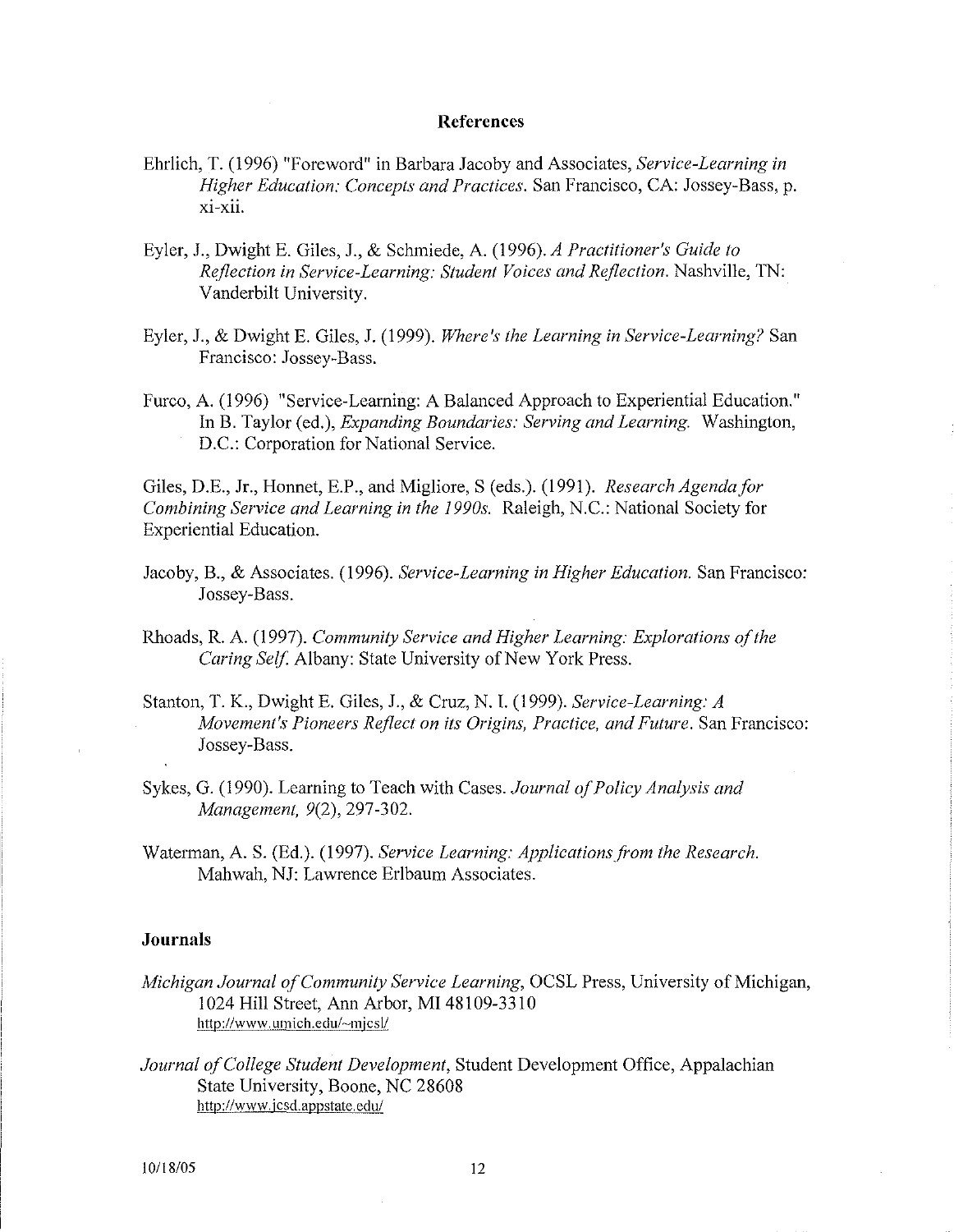#### **Links**

American Association of Higher Education, Service Learning Project http://www.aahe.org/service

Break Away: The Alternative Break Connection http://www.alternativebreaks.org/

Campus Compact **http://www.compact.org** 

Campus Outreach Opportunity League- COOL! http://www.COOL2SERVE.org

Corporation for National and Community Service http://www.cns.gov

Institute on Philanthropy and Voluntary Service (Summer Institute) http://www.ipvs.org

National Service Learning Clearinghouse **http://www .servicelearning.org/** 

National Service Learning Exchange http://www.nslexchange.org/

Robin's Guide To: College and University Service-Learning Programs Including Links to Online Course Lists and Syllabi. This link includes 368 program listings, and 31 online syllabi, as well as lists for Graduate Service-Learning Programs. http://csf.colorado.edu/sl/academic.html

Service-Learning, The Home of Service-Learning on the World Wide Web http://csf.colorado.edu/sl/

Stories of service learning http://www.guidancechannel.com

The Big Dummy's Guide to Service-Learning http://www.fiu.edu/~time4chg/Library/bigdummy.html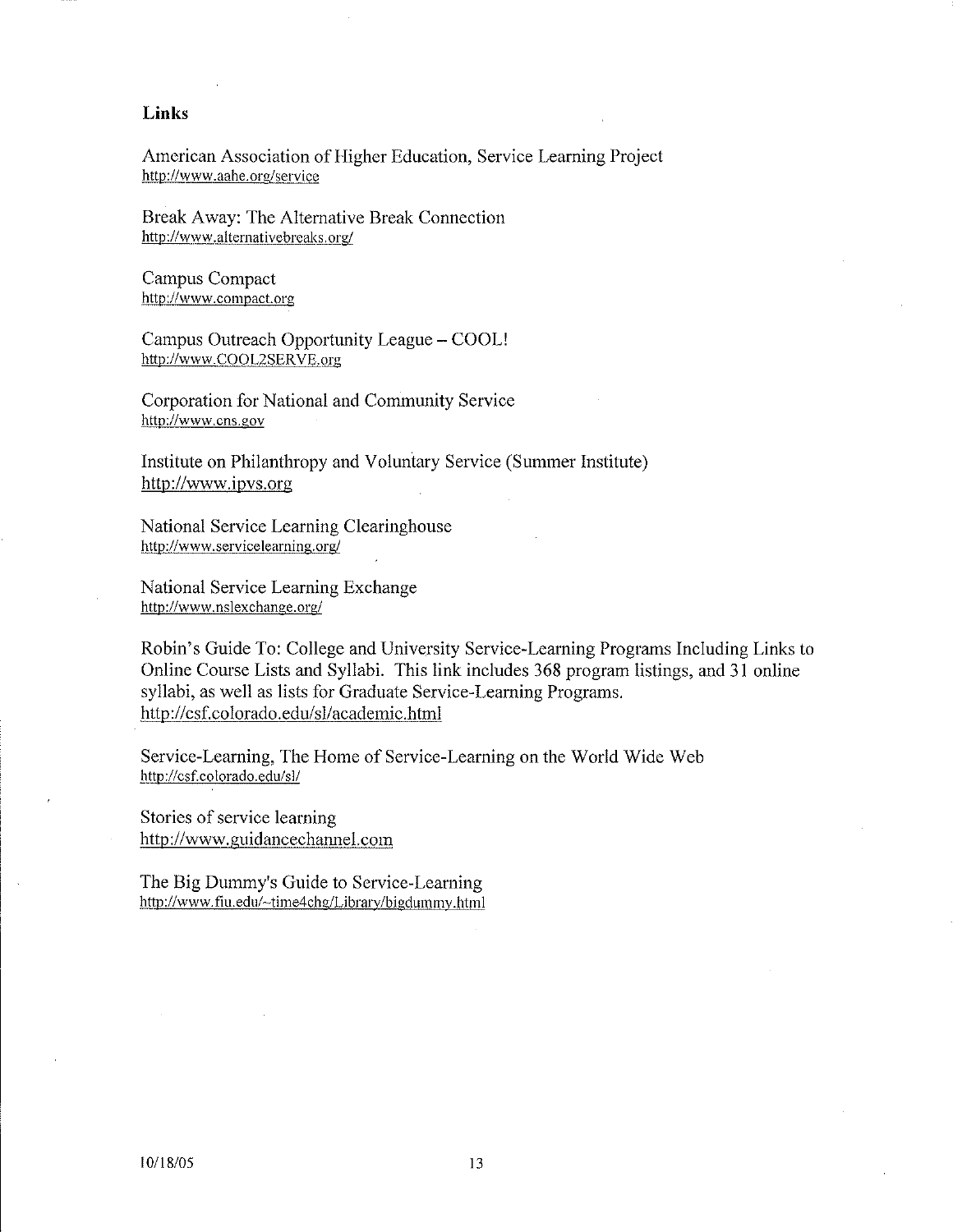#### Appendix A: Examples of Service Learning Projects

*Jim Davis, B.S. in Emergency Management Student at Jacksonville State University, Project for EM 331 Populations at Risk* 

Pittsylvania County is not unlike any other counties or cities in the US. We have populations that are at risk and as Emergency Managers it is our job to seek these people out and assist them with ways to reduce their vulnerabilities. One concern that I had as the Emergency Manager was the Deaf Community. How do they receive alerts to severe weather watches, or actual warnings as they are activated? My information revealed that unless they are able to watch the television and either read the EAS message, they generally do not know of the alert. That was not good enough for me. I contacted my neighboring jurisdiction ( City of Danville, VA), and we decided to come up with a joint project called "First Alert". We contacted the local Speech and Hearing Center and they directed to us the local Community College whereby we met Dr. Carl Amos. Dr. Amos is the educational coordinator for Deaf Students who are wishing to take college courses and assisting them with interpreters. Through his efforts, Dr. Amos was able to promote our project to the State level and received authorization for funding for the Deaf Community for Pittsylvania County and the City of Danville. The funding will purchase at 100% weather alert radios with specialized kits to include a pillow vibrator and a flashing strobe light. This unit has a LCD read out that notifies the recipient of the type of alert and we are instructing them to turn on their Televisions and watch for the EAS alert.

By doing this, the Deaf Community can receive warnings and alerts and implement their emergency action plans. This quick action could possibly save their own life. Maybe the importance of this project can be visualized **with other agencies, civic groups, or bringing the message of the system to**  the front will reduce someone else's vulnerability. Even hard of hearing individuals can benefit from this.

-Jim Davis, Pittsylvania County EMA, Virginia

.